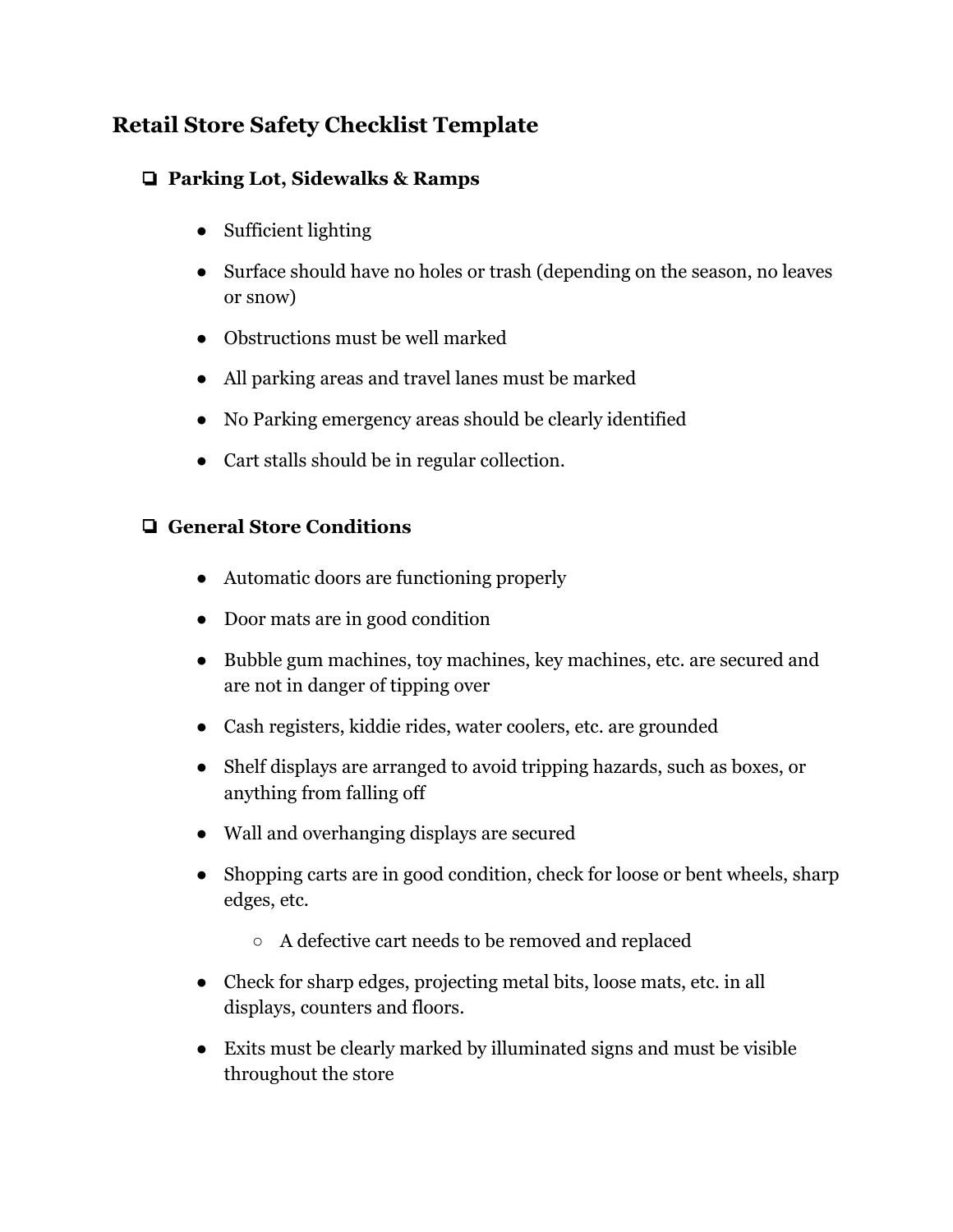- Non-exits are marked as well
- Emergency lighting in good operational condition.

#### ❏ **First Aid & Emergency**

- First aid station is clearly marked and has sufficient supplies
- A certified first aid employee is available during every shift
- Emergency numbers clearly presented.

## ❏ **Employee Safety**

- Electrical equipment and tools are inspected daily and are safely stored
- All stairs and work areas are sufficiently lighted
- Hand and power tools are inspected daily and is safely stored
- Ladders are in good condition and are safety stored
- Broken glass, metal bands, sharp objects must be removed from storage and work areas
- Proper lifting instructions are clearly marked
- Metal conveyors must be properly stored
- Trucks and trailers should be chocked during unloading.

#### ❏ **Fire Prevention and Protection**

- Sprinkler valves are locked in the open position
	- Stock must be kept at a minimum of 18" from the sprinkler heads and heater units
- No smoking signs are clearly posted and are enforced
	- Employee smoking areas are designated